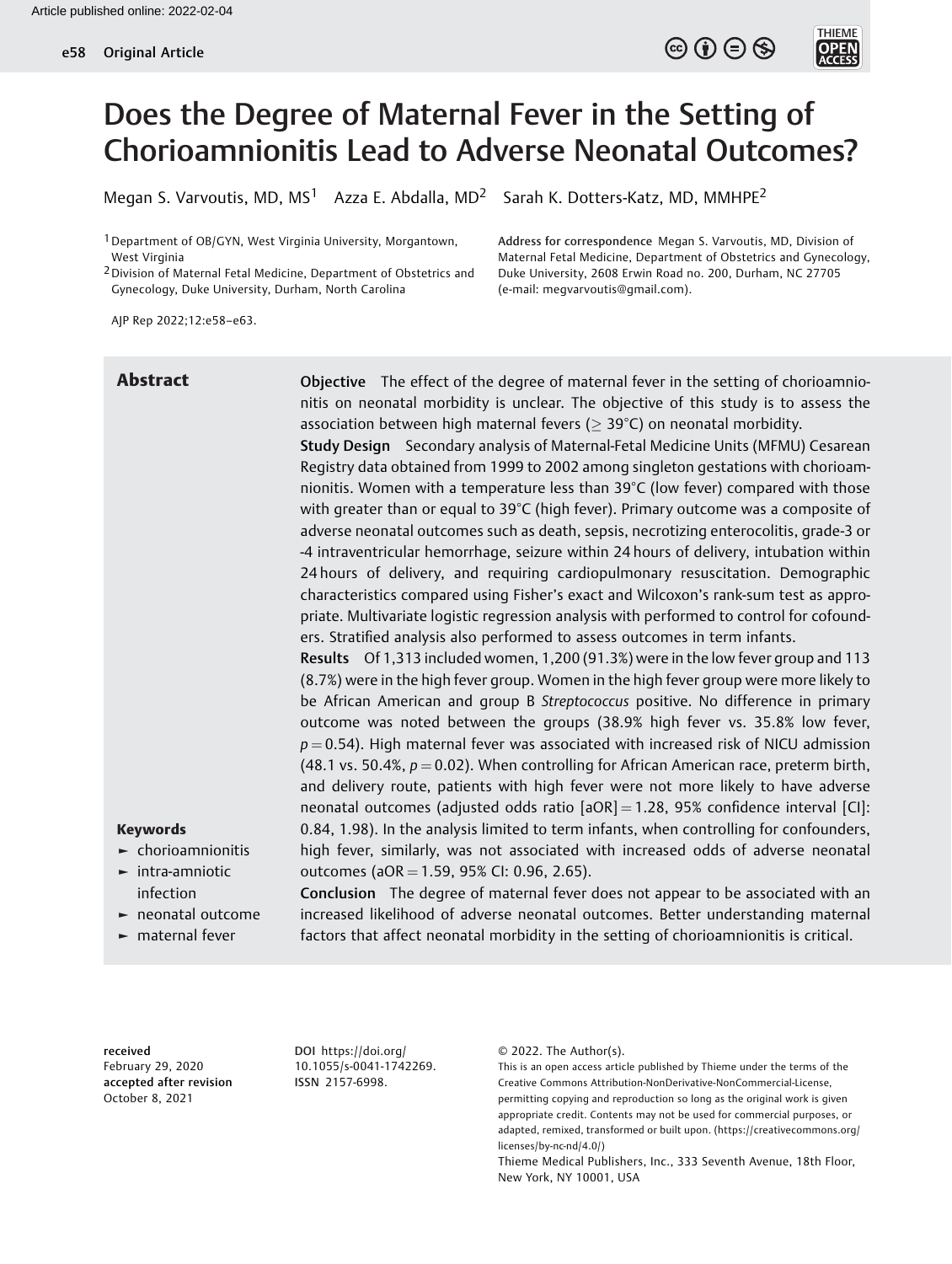#### Key Points

- High maternal fever in the setting of chorioamnionitis does not appear to have an increased likelihood of adverse neonatal outcomes.
- It is important to identify factors that may increase the risk of adverse outcomes such as early onset sepsis.
- Maternal fever may not be a strong indicator for neonatal outcomes and antibiotic protocols.

Chorioamnionitis, also known as intra-amniotic infection (IAI), occurs in approximately 1 to 4% of all births in the United States and is associated with serious maternal and perinatal adverse outcomes. Approximately 12 to 13% of cesarean deliveries are affected by chorioamnionitis.<sup>1</sup> IAI is typically caused by ascending polymicrobial bacterial infection in the setting of rupture of membranes; however, it can occur in the setting of intact amniotic membranes, although this is far-less common.<sup>2</sup> Chorioamnionitis is caused by multiple microorganisms, often including the genital mycoplasmas Ureaplasma urealyticum and Mycoplasma hominis.<sup>3</sup> Other organisms associated with chorioamnionitis include Gardnerella vaginalis, group B Streptococcus, and Escherichia coli which are commonly part of vaginal and enteric flora, respectively. $3-7$ 

Chorioamnionitis has been shown to increase risk of adverse maternal outcomes such as cesarean delivery, postpartum hemorrhage, endometritis, and wound infection. In rare instances, patients can develop sepsis, adult respiratory distress syndrome, and ultimately death.<sup>7,8</sup> Adverse fetal outcomes associated with chorioamnionitis include fetal death, neonatal sepsis, intraventricular hemorrhage (IVH), cerebral white matter damage, and long-term disability.<sup>9</sup> Preterm infants are at higher risk of these complications than term infants. $9,10$ Clinical findings of intrauterine amniotic infection include maternal fever, fetal tachycardia ( $> 160$  beats per minute), uterine fundal tenderness, and purulent or foul-smelling amniotic fluid. Although low-grade fever can be transient in labor, maternal fever greater than 100.4°F warrants further evaluation.<sup>11,12</sup> Additionally, we know that maternal IAI negatively impacts neonatal outcomes, particularly in term infants.

In most instances, the presence of maternal fever and at least one other sign, in the absence of other etiologies, is required to make a diagnosis of clinical chorioamnionitis.<sup>12,13</sup> Previous older definitions included maternal tachycardia which has since been dropped from the definition of  $IAI<sup>13</sup>$ Isolated maternal fever has been shown to have adverse neonatal outcomes, as well as including lower 1-minute Apgar's scores, and neonatal oxygen requirement; this effect is more prevalent with higher degree of fever.<sup>14</sup> A better understanding of the relationship between these clinical findings in the setting of chorioamnionitis on adverse maternal and neonatal outcomes is needed to better counsel patients on maternal and neonatal risks. The objective of this study was to assess the impact of high maternal fever ( $>$  39 $^{\circ}$ C) in the setting of chorioamnionitis on neonatal morbidity.

# Materials and Methods

We performed a secondary analysis of the Maternal-Fetal Medicine Units (MFMU) Cesarean Registry.<sup>15</sup> The original MFMU Cesarean Registry was created with the primary purpose of evaluating factors that influence the likelihood of a successful vaginal birth after cesarean (VBAC) after 1 prior cesarean section. Inclusion criteria for this large multicenter prospective observational study included women with one prior cesarean with term-singleton pregnancies (known low transverse scar or unknown scar) undergoing trial of labor.

Inclusion criteria for this analysis include women with a diagnosis of chorioamnionitis, (as defined by the original study as: clinical diagnosis of chorioamnionitis with an elevated body temperature). Presence of maternal and fetal tachycardia, uterine tenderness, and malodorous fluid were collected; however, these variables were not released with the deidentified dataset. The diagnosis of chorioamnionitis was made clinically by the provider. Exclusion criteria include multiple gestations, stillbirths, and patients with missing infection or delivery data. The MFMU Cesarean Registry dataset was built by trained study nurses who reviewed all available medical records of 14,529 women from 19 academic centers. Data regarding demographics, obstetric and medical history, and intrapartum events was collected from 1999 to 2002. Receipt of prenatal care was

Table 1 Maternal demographics

| <b>Characteristics</b>                          | <b>Maternal</b><br>temperature<br>39°C<br>$n = 1,200$ (%) | <b>Maternal</b><br>temperature<br>$>$ 39 °C<br>$n = 113$ (%) | p-Value |
|-------------------------------------------------|-----------------------------------------------------------|--------------------------------------------------------------|---------|
| Maternal age (y)<br>Median (IQR)                | 29 (23, 33)                                               | 28 (23, 32)                                                  | 0.36    |
| No prenatal care                                | 68 (5.7)                                                  | 2(2.9)                                                       | 0.08    |
| African American Race                           | 409 (34.1)                                                | 54 (47.8)                                                    | < 0.01  |
| Public insurance                                | 614 (51.2)                                                | 60(53.1)                                                     | 0.77    |
| Prior vaginal delivery                          | 382 (32.2)                                                | 31(27.7)                                                     | 0.34    |
| Pregnancy history of<br>pyelonephritis          | 17(4.3)                                                   | 3(7.1)                                                       | 0.43    |
| Pregnancy history of<br>urinary tract infection | 151 (38.0)                                                | 17(40.5)                                                     | 0.74    |
| Pregnancy history of<br>vaginal infection       | 184 (15.3)                                                | 19 (16.8)                                                    | 0.68    |
| Maternal chronic<br>hypertension                | 22(1.8)                                                   | 2(1.8)                                                       | > 0.99  |
| Maternal diabetes                               | 96(8.0)                                                   | 7(6.2)                                                       | 0.59    |
| Substance use                                   |                                                           |                                                              |         |
| Tobacco                                         | 162 (13.5)                                                | 12(10.6)                                                     | 0.47    |
| Alcohol                                         | 49 (4.1)                                                  | 3(2.7)                                                       | 0.62    |
| Drugs                                           | 69(5.8)                                                   | 2(1.8)                                                       | 0.81    |

Abbreviation: IQR, interquartile range.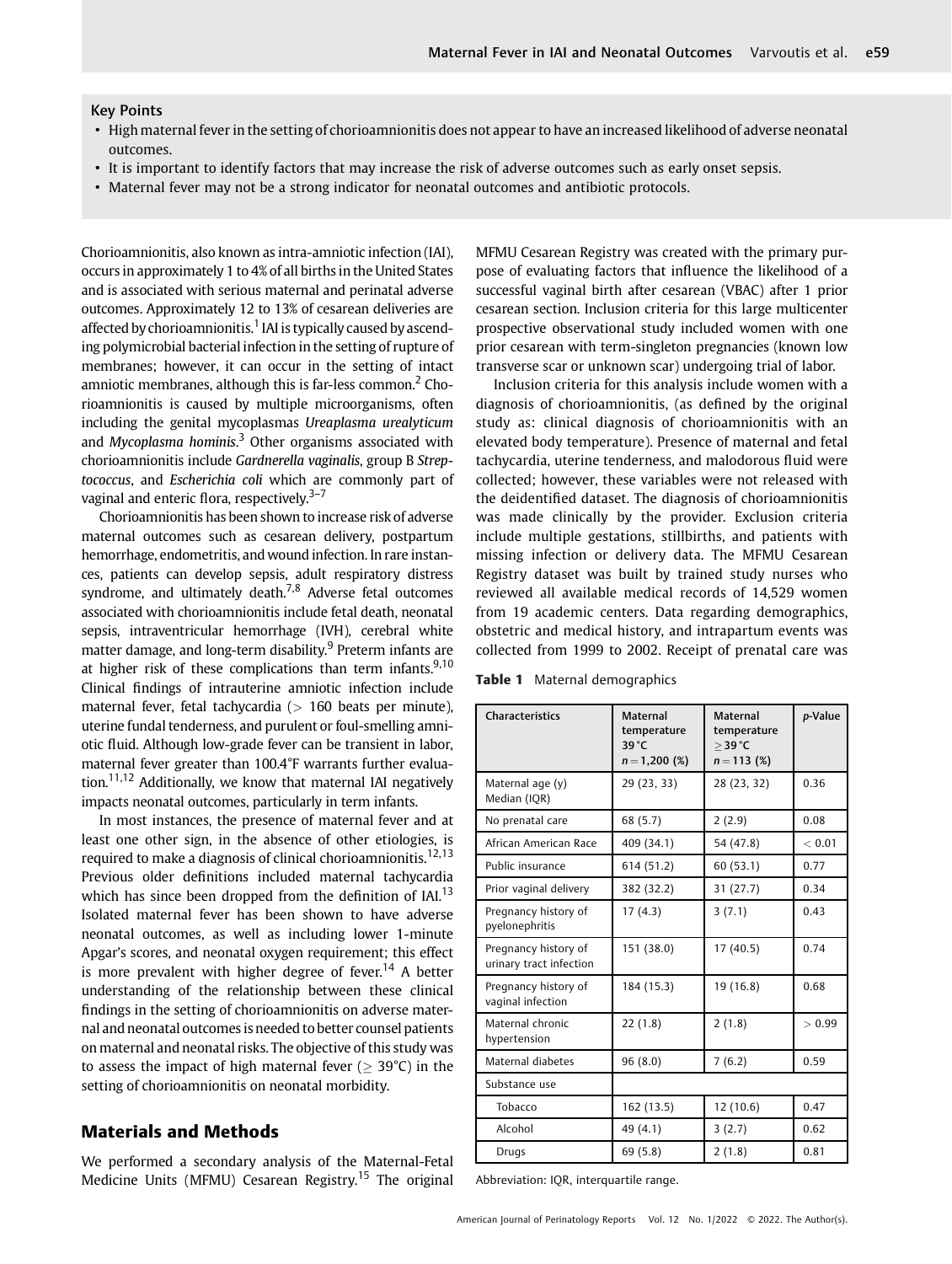defined by the original study as having two or more prenatal visits, not including visits to the emergency room. This study was considered exempt from the Institutional Review Board (IRB; identifier no.: Pro00057547).

#### Statistical Analysis

Chorioamnionitis was clinically identified and maximum maternal temperature was then defined as the exposure of interest. Women with maximum maternal temperature of less than 39°C (low maternal temperature) are classified as controls. Cases were defined as women with maximum maternal temperature greater than or equal to 39°C (high maternal temperature; ►Table 2). Demographic characteristics compared using Fisher's exact and Wilcoxon's rank-sum test as appropriate. The primary outcome was an adverse neonatal composite score composed of death, confirmed/presumed neonatal sepsis, necrotizing enterocolitis, grade-3 or -4 intraventricular hemorrhage (IVH), neonatal seizure, neonatal intubation within 24 hours, and need for neonatal cardiopulmonary resuscitation (CPR). Secondary outcomes included neonatal intensive care unit (NICU) admission, median NICU length of stay, neonatal respiratory distress, and delivery arterial cord gas less than  $7.10$  ( $\blacktriangleright$ Table 3).

Multivariate logistic regression was performed to adjust for potential confounding factors using backward stepwise regression with variables with p-value less than 0.2, remaining in the final model to predict factors associated successful VBAC. Confounding variables in this model included body mass index, gestational age, fetal sex, African American race, oxytocin use, operative delivery, labor length, and antibiotic administration. A second planned regression was performed, stratifying patients into term and preterm deliveries. Confounding variables in these models included maternal body mass index (BMI) at delivery, fetal sex, African American race, oxytocin use, operative delivery, antibiotic administration and labor length. p-Values and adjusted odds ratios (aORs) are reported. Analyses were performed using Stata software (Version 14.0; Stata Corporation LLC, College Station, TX).

# Results

Of the 14,529 women included in the original MFMU Cesarean Registry Study, 1,313 women met inclusion criteria. In the study cohort, 1,200 (91.4%) women with chorioamnionitis had maternal temperature less than 39°C (low fever)

| Characteristic                                              | Maternal temperature<br>$<$ 39 °C<br>$n = 1,200$<br>n (%)/median (IQR) | Maternal temperature<br>$>$ 39 °C<br>$n = 113$<br>n (%)/median (IQR) | p-Value |
|-------------------------------------------------------------|------------------------------------------------------------------------|----------------------------------------------------------------------|---------|
| Median gestational age at delivery (wk)                     | 39 (32.7, 40.3)                                                        | 39.2 (36.1, 40.3)                                                    | 0.51    |
| <b>BMI</b> at delivery                                      | 32.0 (28.6, 36.4)                                                      | 31.6 (27.7, 36.4)                                                    | 0.29    |
| Preterm birth $(< 37$ wk)                                   | 402 (33.5)                                                             | 31(27.3)                                                             | 0.21    |
| Fetal congenital anomaly                                    | 37(3.1)                                                                | 3(2.7)                                                               | > 0.99  |
| Pregnancy related hypertension                              | 54 $(4.5)$                                                             | 9(8.0)                                                               | 0.11    |
| Median admission white blood cell count ( $\times 10^9$ /L) | 11.6 (9.4, 15.1)                                                       | 11(9, 14.1)                                                          | 0.19    |
| Male fetus                                                  | 608 (50.7)                                                             | 67(59.3)                                                             | 0.09    |
| Median duration of labor (h)                                | 13.4 (7.9, 22.1)                                                       | 14.2 (7.4, 24)                                                       | 0.67    |
| Median duration of ruptured membranes (h)                   | 11.3(6.7, 20.6)                                                        | 10.1(6.7, 18.5)                                                      | 0.29    |
| Use of Foley's balloon ripening                             | 27(2.3)                                                                | 2(1.8)                                                               | > 0.99  |
| Labor/IOL                                                   | 1,077 (89.8)                                                           | 102 (90.3)                                                           | > 0.99  |
| Oxytocin                                                    | 626 (52.2)                                                             | 68 (60.2)                                                            | 0.12    |
| Epidural use                                                | 871 (75.7)                                                             | 87 (80.6)                                                            | 0.29    |
| GBS positive (treated)                                      | 227 (19.7)                                                             | 9(8.3)                                                               | 0.003   |
| Exposed to intrapartum Abx                                  | 1,098 (91.5)                                                           | 103 (91.2)                                                           | 0.86    |
| Ampicillin and gentamicin                                   | 431 (35.9)                                                             | 43 (38.1)                                                            | 0.687   |
| Clindamycin and gentamicin or cephalosporin/gentamicin      | 370 (30.8)                                                             | 37 (32.7)                                                            |         |
| Partial or other regimen                                    | 399 (33.3)                                                             | 33 (32.9)                                                            |         |
| Meconium stained fluid                                      | 263 (21.9)                                                             | 32 (28.3)                                                            | 0.13    |
| Operative vaginal delivery                                  | 103(8.6)                                                               | 12 (12.4)                                                            | 0.17    |
| Cesarean                                                    | 685 (57.1)                                                             | 60(53.1)                                                             | 0.43    |

Table 2 Labor and delivery characteristics

Abbreviations: Abx, antibiotics; BMI, body mass index; GBS, group B Streptococcus; IOL, induction of labour; IQR, interquartile range.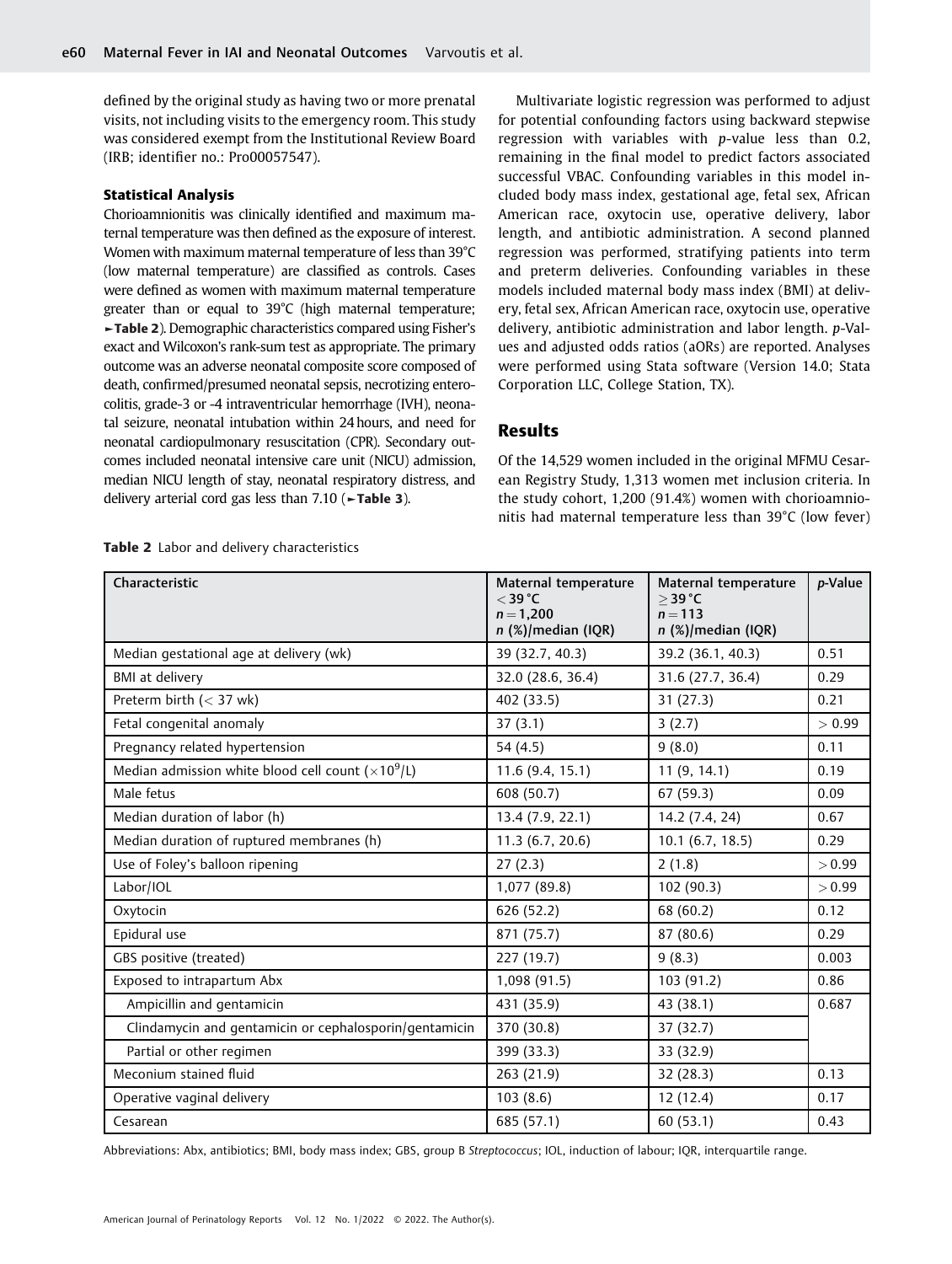| Characteristic                         | <b>Maternal</b><br>temperature<br>$<$ 39 °C<br>$n = 1,200$<br>$n$ (%)/median<br>(IQR) | <b>Maternal</b><br>temperature<br>$>$ 39 °C<br>$n = 113$<br>n (%)/median<br>(IQR) | p-Value |
|----------------------------------------|---------------------------------------------------------------------------------------|-----------------------------------------------------------------------------------|---------|
| Neonatal composite                     | 429 (35.8)                                                                            | 44 (38.9)                                                                         | 0.54    |
| Death                                  | 52 (4.5)                                                                              | 3(2.9)                                                                            | 0.62    |
| Confirmed or presumed<br>sepsis        | 399 (33.3)                                                                            | 42 (37.2)                                                                         | 0.41    |
| Necrotizing enterocolitis              | 28 (2.3)                                                                              | 3(2.7)                                                                            | 0.75    |
| Grade-3 or -4 IVH                      | 31(2.6)                                                                               | 1(0.9)                                                                            | 0.52    |
| Seizure with 24 hours                  | 23 (2.0)                                                                              | 2(1.9)                                                                            | 1.00    |
| Required intubation<br>within 24 hours | 25(2.1)                                                                               | 3(2.7)                                                                            | 0.73    |
| Required CPR                           | 25(2.1)                                                                               | 3(2.7)                                                                            | 0.73    |
| Secondary outcomes                     |                                                                                       |                                                                                   |         |
| NICU admission                         | 577 (48.1)                                                                            | 57 (50.4)                                                                         | 0.69    |
| Median NICU LOS (d)                    | 10(4, 32)                                                                             | 7(4,20)                                                                           | 0.09    |
| Respiratory distress                   | 249 (20.8)                                                                            | 19 (16.8)                                                                         | 0.39    |
| Cord gas $<$ 7.10                      | 32(2.7)                                                                               | 7(6.2)                                                                            | 0.07    |

### Table 3 Adverse neonatal outcomes

Abbreviations: CRP, C-reactive protein; IQR, interquartile range; IVH, intraventricular hemorrhage; LOS, length of stay; NICU, neonatal intensive care unit.

and 113 (8.6%) had a maternal temperature greater than or equal to 39°C (high fever).

Women with low fever were more likely to be of African American race (34.1 vs. 47.8%,  $p < 0.01$ ). No other significant differences were noted between the groups (►Table 1). Additionally, no significant differences were noted in mean gestational age at delivery (39 vs. 39.2 weeks,  $p = 0.51$ ), maternal BMI at delivery (32.0 vs. 31.9 weeks,  $p = 0.29$ ), or preterm delivery (33.5 vs. 27.3%,  $p=0.21$ ). The length of labor (13.4 vs. 14.2 h,  $p = 0.67$ ) or rupture of membranes (11.3 vs. 10.1,  $p = 0.29$ ) was not significantly different either.

A total of 429 (35.8%) of women with low fever and 44 (38.9%) with high fever had adverse neonatal outcome, as previously defined,  $(p = 0.54)$ . Similarly, no significant differences in the individual composite components were noted, (►Table 3). After stratifying by term and preterm gestational age, no significant differences were seen in the adverse neonatal outcomes for term infants (23.6 vs. 30.2%,  $p = 0.19$ ) or in preterm infants (66.7 vs. 66.7%,  $p > 0.99$ ) deliveries. However, among term deliveries, a significantly higher rate of NICU admission occurred in women with high fevers (33.0 vs. 45.4%,  $p = 0.02$ ). In term deliveries, 8 infants had confirmed sepsis and 188 had presumed sepsis out of 196 infants in the primary composite. In preterm deliveries, the opposite was true, women with high fevers had a significantly lower NICU admission rate (86.7 vs. 66.7,  $p = 0.01$ ;  $\blacktriangleright$ Table 4).

When controlling for confounders, high fever was not associated with a significant difference in neonatal outcomes Table 4 Adverse neonatal outcome: stratified gestational age by term and preterm

| Characteristic                              | Women with<br>chorioamnionitis<br>$n$ (%)/median (IQR) |                                                       | p-Value |
|---------------------------------------------|--------------------------------------------------------|-------------------------------------------------------|---------|
|                                             | <b>Maternal</b><br>temperature<br>$<$ 39 °C            | <b>Maternal</b><br>temperature<br>$>$ 39 $^{\circ}$ C |         |
| Gestational age<br>$>$ 37 weeks (n = 947)   |                                                        |                                                       |         |
| Primary outcome                             |                                                        |                                                       |         |
|                                             | $n = 798$                                              | $n = 82$                                              |         |
| Composite                                   | 203 (23.6)                                             | 26(30.2)                                              | 0.19    |
| Death                                       | 2(0.23)                                                | $\theta$                                              | > 0.99  |
| Confirmed or<br>presumed sepsis             | 171 (21.4)                                             | 25 (30.5)                                             | 0.23    |
| Secondary outcome                           |                                                        |                                                       |         |
| NICU admission                              | 284 (33.0)                                             | 39 (45.4)                                             | 0.02    |
| Median NICU LOS (d)                         | 5(4,8)                                                 | 5(4,8)                                                | 0.81    |
| Cord gas $< 7.10$                           | 29 (3.4)                                               | 5(5.8)                                                | 0.23    |
| Gestational age<br>< 37 weeks ( $n = 433$ ) |                                                        |                                                       |         |
| Primary outcome                             |                                                        |                                                       |         |
|                                             | $n = 402$                                              | $n = 31$                                              |         |
| Composite score                             | 226 (66.7)                                             | 18 (66.7)                                             | > 0.99  |
| Death                                       | 50 (16.8)                                              | 3(15.8)                                               | > 0.99  |
| Confirmed or<br>presumed sepsis             | 200 (59.0)                                             | 17(63.0)                                              | 0.84    |
| Secondary outcomes                          |                                                        |                                                       |         |
| NICU admission                              | 293 (86.4)                                             | 18 (66.7)                                             | 0.01    |
| Median NICU LOS (d)                         | 35 (18, 74)                                            | 54 (22, 111)                                          | 0.12    |
| Cord gas $< 7.10$                           | 3(0.88)                                                | 2(7.41)                                               | 0.05    |

Abbreviations: IQR, interquartile range; LOS, length of stay; NICU, neonatal intensive care unit.

 $(aOR = 1.26; 95%$  confidence interval [CI]: 0.78, 2.02). In the analysis stratified by gestational age at delivery, high fever was not associated with adverse neonatal outcomes in term or in preterm deliveries  $(aOR = 1.59, 95\%$  CI: 0.96,  $2.65$ ;  $\sim$ Table 5).

## **Discussion**

In this study, maternal temperature greater than or equal to 39°C was not associated with adverse neonatal outcomes in the setting of chorioamnionitis, even when stratifying by gestational age at delivery. However, in term infants with IAI, higher maternal fever was associated with higher rates of NICU admission.

It is clear that chorioamnionitis is a significant risk factor for early-onset sepsis (EOS). What aspects of the IAI impact that risk are less well-defined. Other authors have studied the impact of maternal fever to be a significant risk factor for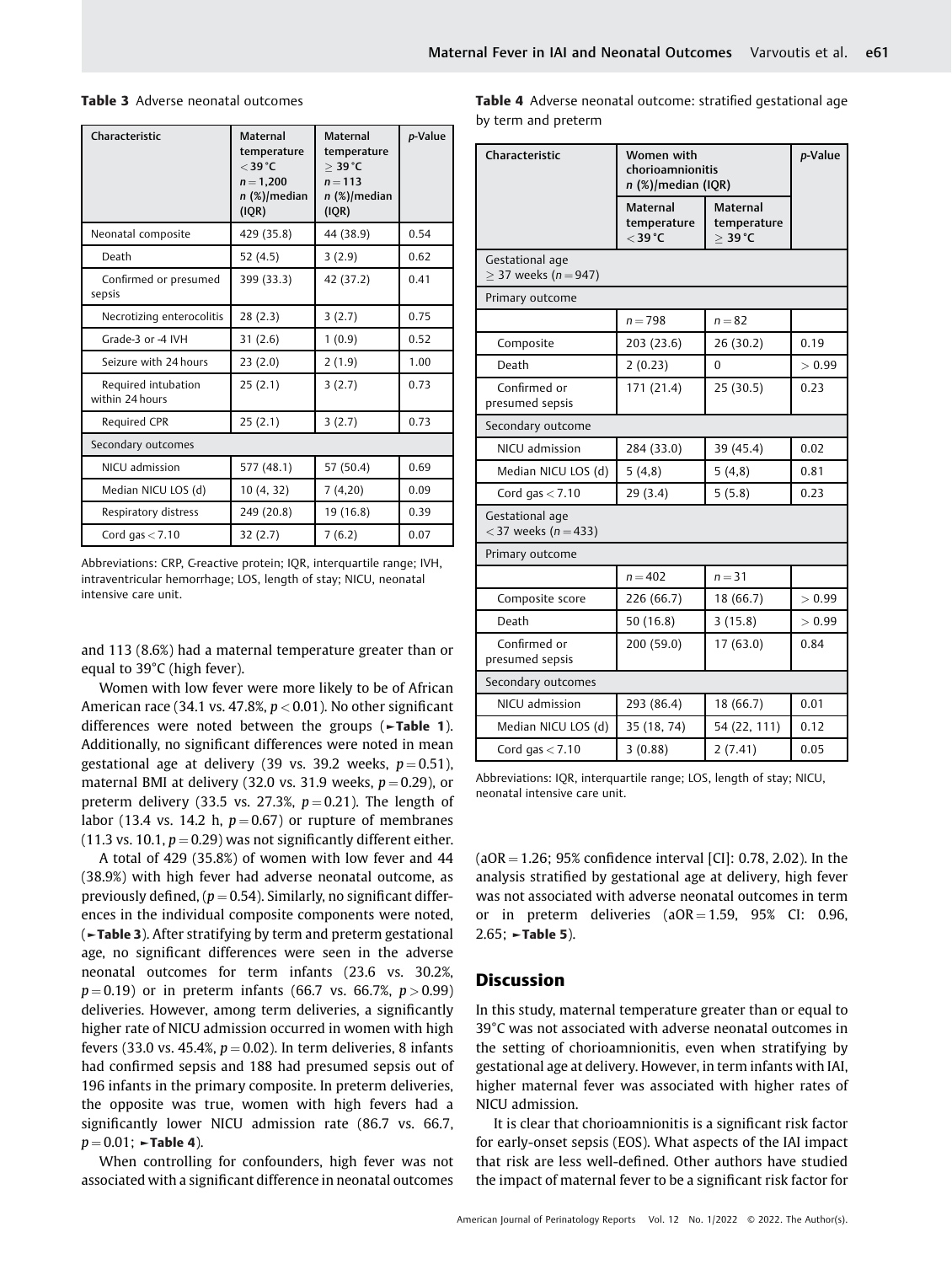Table 5 Unadjusted and adjusted analysis of association of maternal temperature  $\geq$  39 with adverse neonatal outcomes for infants by gestational age at delivery

|                 | OR (95% CI)         | aOR (95% CI)                   |
|-----------------|---------------------|--------------------------------|
| All comers      | 1.15(0.77, 1.7)     | $1.28(0.84, 1.98)^{a}$         |
| $>$ 37 weeks    | 1.65(1.01, 2.71)    | 1.59 (0.96, 2.65) <sup>b</sup> |
| < 37 weeks' EGA | $0.81(0.38 - 1.69)$ | $0.88(0.41, 1.85)^{b}$         |

Abbreviations: aOR, adjusted odds ratio; CI, confidence interval; EGA, estimated gestational age; OR, odds ratio.

Note: Final n for each multivariable model as follows: < 37 weeks  $(n = 433)$  and  $> 37$  weeks  $(n = 880)$ .

<sup>a</sup>Controlled for maternal body mass index (BMI) at delivery, gestational age, fetal sex, African American race, oxytocin use, operative delivery, antibiotic administration, labor length.

<sup>b</sup>Controlled for maternal BMI at delivery, fetal sex, African American race, oxytocin use, operative delivery, antibiotic administration, and labor length.

neonatal sepsis.<sup>16</sup> In a nested case-control study of 340 women delivering at more than or equal to 34 weeks, Puopolo et al found a linear relationship between degree of fever and risk of EOS. This study also found longer duration of membrane rupture to be associated linearly with risk of EOS. Due to low numbers of confirmed EOS in our study, the primary outcome is focused on a composite of adverse neonatal outcomes, and not EOS alone, which might explain the difference in the results.

Empiric treatment of neonates born to women with IAI has been routinely recommended in treatment algorithms from the American Association of Pediatrics, the Center for Disease Control and Prevention, and the National Institute for Health and Care Excellence.<sup>17,18</sup> However, more recently, in an attempt to limit use of empiric antibiotics, another recent guideline differentiates neonatal treatment recommendations based on clinical neonatal appearance and isolated fever versus suspected or confirmed  $IAI<sup>19</sup>$  A new risk-based approach was recently developed by Kaiser Permanente, using multivariable prediction models, to estimate the risk of EOS and provide suggested treatment algorithms. This model includes degree of maternal fever, time of ruptured membranes, and antibiotic administration.<sup>20</sup> Comparison of treatment algorithms based on the National Institute for Health and Care Excellence (NICE) guidelines for empiric treatment versus risk-based treatment guided by the Kaiser sepsis risk calculator found a relative reduction in empiric antibiotic use of 74% without missed cases of EOS.<sup>21</sup> Towers et al calculated the rate of intrapartum fever  $(> 38 °C)$  at approximately 6.8% and the number needed to treat as 412.<sup>22</sup> As the Kaiser sepsis risk calculator uses maternal fever as a variable in risk assessment, further study is needed to better understand the relationship between high maternal fever and neonatal outcomes, beyond the very rare outcome of confirmed EOS.

# Strengths and Limitations

Our study has notable strengths. It is one of the first to evaluate whether maternal fever is an independent risk factor for neonatal outcomes. We were able to control for many cofounders as data were collected by a trained research team and provides good accuracy and consistency to our secondary analysis. The administration and type of antibiotic administered for treatment of chorioamnionitis was also evaluated in our secondary analysis. This variable is crucial, as it has been previously shown to be an important component of multivariate risk assessment models for early onset neonatal sepsis.16,20

Our study also has several limitations. The secondary analysis was performed on women undergoing TOLAC which may not be generalizable to a larger population. The definition of chorioamnionitis used by the MFMU Cesarean Registry was based on clinical diagnosis, not using the new IAI definition given the timeframe of the study.<sup>13</sup> Additionally, we were limited by the lack of released data regarding the diagnostic criteria. Thus, some women diagnosed with chorioamnionitis in the study may not meet the current IAI definition.<sup>13</sup> With the current definition of IAI, some of our control group could have been classified as isolated maternal fever if the risk factor for chorioamnionitis was initially maternal tachycardia. Additionally, there is not a diagnostic confirmation of chorioamnionitis by either amniotic fluid culture or gram stain and/or placental pathology, though this is not something routinely used in clinical management. The type of antibiotic was collected in the Cesarean Registry, but we were not able to control for duration of therapy in the current study.

# Conclusion

Identifying risk factors for adverse neonatal outcomes can provide additional information to guide postnatal assessment and treatment. Our study sought to evaluate the independent effect of degree of maternal fever. Interestingly, prior studies have shown increased degree of maternal fever to be a significant risk factor for neonatal sepsis. However, in our study, the degree of maternal fever was not significantly associated with adverse neonatal outcome or sepsis alone. Reevaluating the impact of IAI and adverse neonatal outcomes may prove to be different as definitions have changed. Further studies to better identify and confirm true risk factors for adverse neonatal outcomes will better help guide neonatal management and treatment.

Funding None.

Conflict of Interest None declared.

#### References

- 1 Gibbs RS, Duff P. Progress in pathogenesis and management of clinical intraamniotic infection. Am J Obstet Gynecol 1991;164(5, pt. 1):1317–1326
- 2 Goldenberg RL, Andrews WW, Hauth JC. Choriodecidual infection and preterm birth. Nutr Rev 2002;60(5, pt. 2):S19–S25